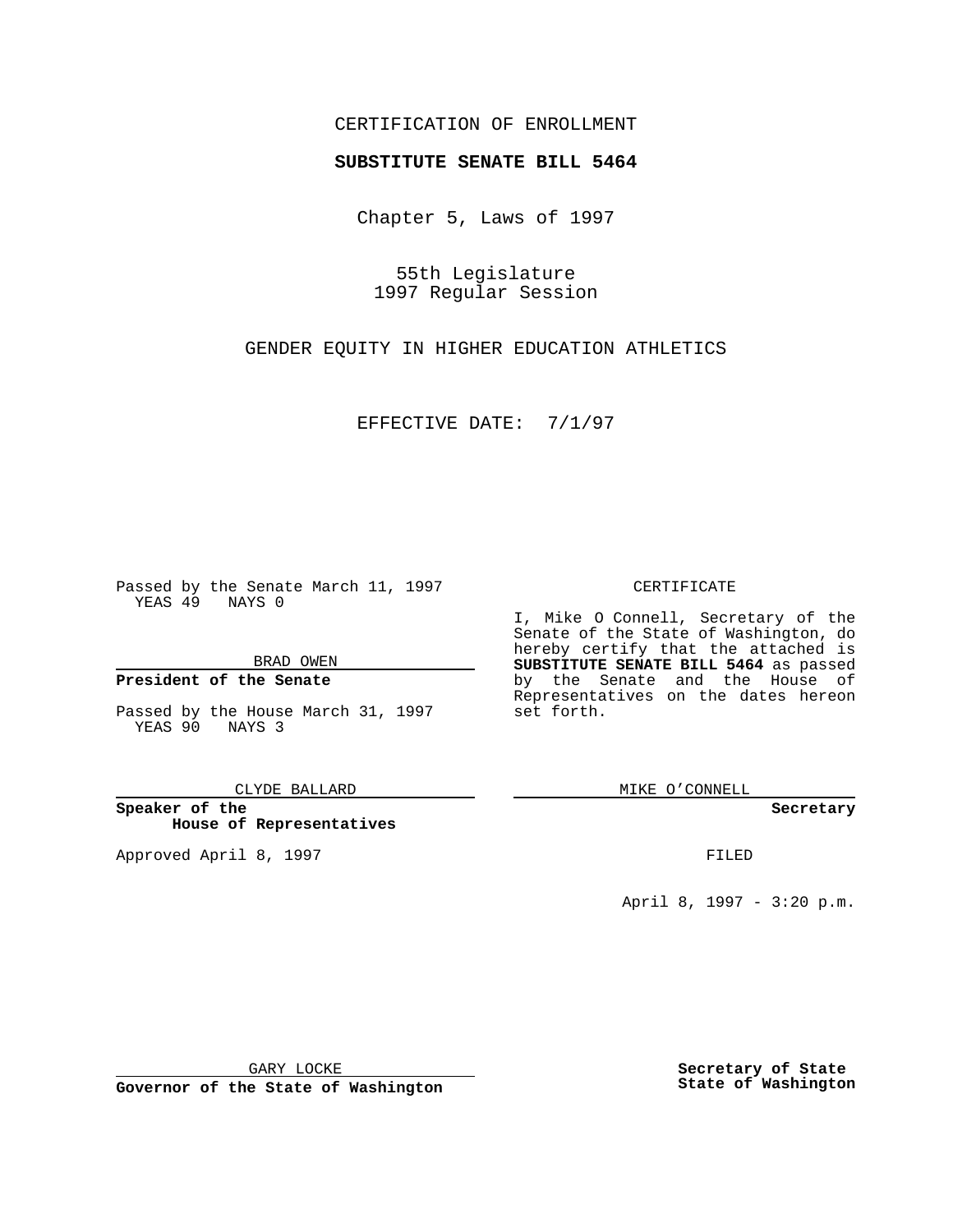## **SUBSTITUTE SENATE BILL 5464** \_\_\_\_\_\_\_\_\_\_\_\_\_\_\_\_\_\_\_\_\_\_\_\_\_\_\_\_\_\_\_\_\_\_\_\_\_\_\_\_\_\_\_\_\_\_\_

\_\_\_\_\_\_\_\_\_\_\_\_\_\_\_\_\_\_\_\_\_\_\_\_\_\_\_\_\_\_\_\_\_\_\_\_\_\_\_\_\_\_\_\_\_\_\_

Passed Legislature - 1997 Regular Session

#### **State of Washington 55th Legislature 1997 Regular Session**

**By** Senate Committee on Higher Education (originally sponsored by Senators Kohl, Wood, Jacobsen, Winsley, Bauer, Hale, Patterson, Prince, Brown, Spanel, Sheldon, McAuliffe, Wojahn, Franklin, Thibaudeau, Snyder and Kline)

Read first time 02/11/97.

 AN ACT Relating to gender equity in higher education; amending RCW 28B.15.455, 28B.15.460, 28B.15.465, 28B.15.470, and 28B.110.040; repealing RCW 28B.15.480; providing an effective date; and declaring an emergency.

5 BE IT ENACTED BY THE LEGISLATURE OF THE STATE OF WASHINGTON:

6 **Sec. 1.** RCW 28B.15.455 and 1989 c 340 s 3 are each amended to read 7 as follows:

8 Institutions of higher education shall strive to accomplish the 9 following goals by June 30, 2002:

 (1) Provide the following benefits and services equitably to male and female athletes participating in intercollegiate athletic programs: 12 Equipment and supplies; medical services; services and insurance; transportation and per diem allowances; opportunities to receive coaching and instruction; scholarships and other forms of financial aid; conditioning programs; laundry services; assignment of game officials; opportunities for competition, publicity, and awards; and scheduling of games and practice times, including use of courts, gyms, and pools. Each institution which provides showers, toilets, lockers,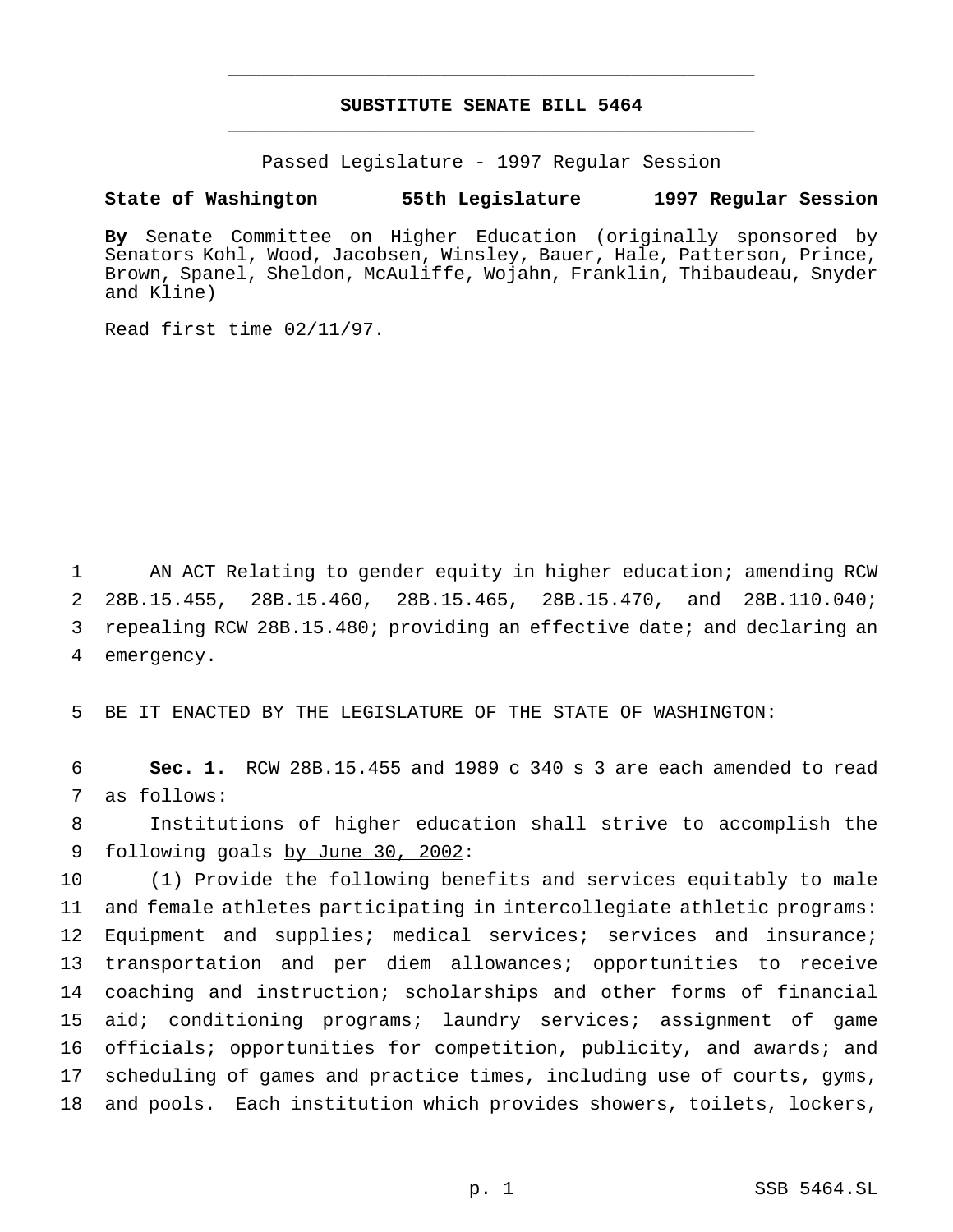or training room facilities for athletic purposes shall provide access to comparable facilities for both males and females.

 (2) Provide equitable intercollegiate athletic opportunities for male and female students including opportunities to participate and to receive the benefits of the services listed in subsection (1) of this section.

 (3) Provide participants with female and male coaches and administrators to act as role models.

 **Sec. 2.** RCW 28B.15.460 and 1989 c 340 s 4 are each amended to read as follows:

 (1) An institution of higher education shall not grant any waivers for the purpose of achieving gender equity until the 1991-92 academic year, and may grant waivers for the purpose of achieving gender equity in intercollegiate athletic programs as authorized in RCW 28B.15.740, for the 1991-92 academic year only if the institution's governing board has adopted a plan for complying with the provisions of RCW 28B.15.455 and submitted the plan to the higher education coordinating board.

18 (2)(a) Beginning in the 1992-93 academic year, an institution of higher education shall not grant any waiver for the purpose of achieving gender equity in intercollegiate athletic programs as authorized in RCW 28B.15.740 unless the institution's plan has been approved by the higher education coordinating board.

 (b) Beginning in the 1999-2000 academic year, an institution that 24 did not provide, by June 30, 1998, athletic opportunities for an 25 historically underrepresented gender class at a rate that meets or 26 exceeds the current rate at which that class participates in high school athletics in Washington state shall have a new institutional 28 plan approved by the higher education coordinating board before 29 granting further waivers.

 (c) Beginning in the 2003-04 academic year, an institution of 31 higher education that was not within five percent of the ratio of undergraduates described in RCW 28B.15.470 by June 30, 2002, shall have 33 a new plan for achieving gender equity in intercollegiate athletic programs approved by the higher education coordinating board before 35 granting further waivers.

(3) The plan shall include, but not be limited to:

37 (a) For any institution with an historically underrepresented gender class described in subsection (2)(b) of this section, provisions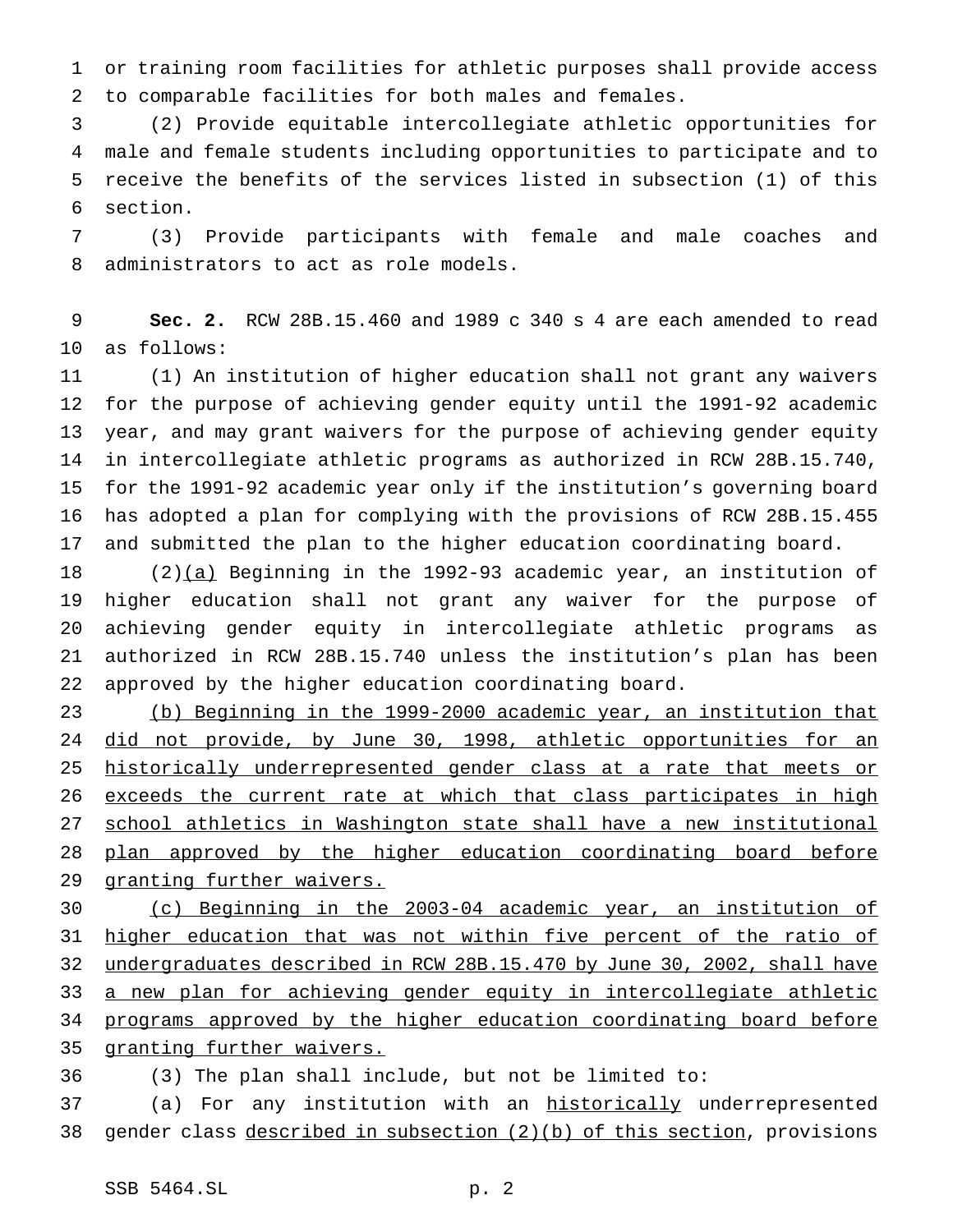1 that ensure that by July 1, ((<del>1994</del>)) 2000, the institution shall provide athletic opportunities for the underrepresented gender class at 3 a rate that meets or exceeds the current rate at which that class participates in high school interscholastic athletics in Washington state not to exceed the point at which the underrepresented gender class is no longer underrepresented;

 (b) For any institution with an underrepresented gender class described in subsection (2)(c) of this section, provisions that ensure that by July 1, 2004, the institution will have reached substantial 10 proportionality in its athletic program;

11 (c) Activities to be undertaken by the institution to increase participation rates of any underrepresented gender class in interscholastic and intercollegiate athletics. These activities may include, but are not limited to: Sponsoring equity conferences, coaches clinics and sports clinics; and taking a leadership role in working with athletic conferences to reduce barriers to participation by those gender classes in interscholastic and intercollegiate athletics;

19  $((+e))$   $(d)$  An identification of barriers to achieving and maintaining equitable intercollegiate athletic opportunities for men and women; and

22 ( $((d))$  <u>(e)</u> Measures to achieve institutional compliance with the provisions of RCW 28B.15.455.

 **Sec. 3.** RCW 28B.15.465 and 1989 c 340 s 5 are each amended to read as follows:

 (1) The higher education coordinating board shall report 27 ((biennially)) every four years, beginning December ((1992)) 1998, to the governor and the house of representatives and senate committees on higher education, on institutional efforts to comply with the requirements of RCW 28B.15.740, 28B.15.455, and 28B.15.460. Each report shall include recommendations on measures to assist institutions 32 with compliance. ((The first report shall also include a recommendation on whether to grant this waiver authority to community college governing boards.))

35 (2) Before the board makes its report in December ((1994)) 2006, the board shall assess the extent of institutional compliance with the 37 requirements of RCW 28B.15.740, 28B.15.455, and 28B.15.460. ((The 1994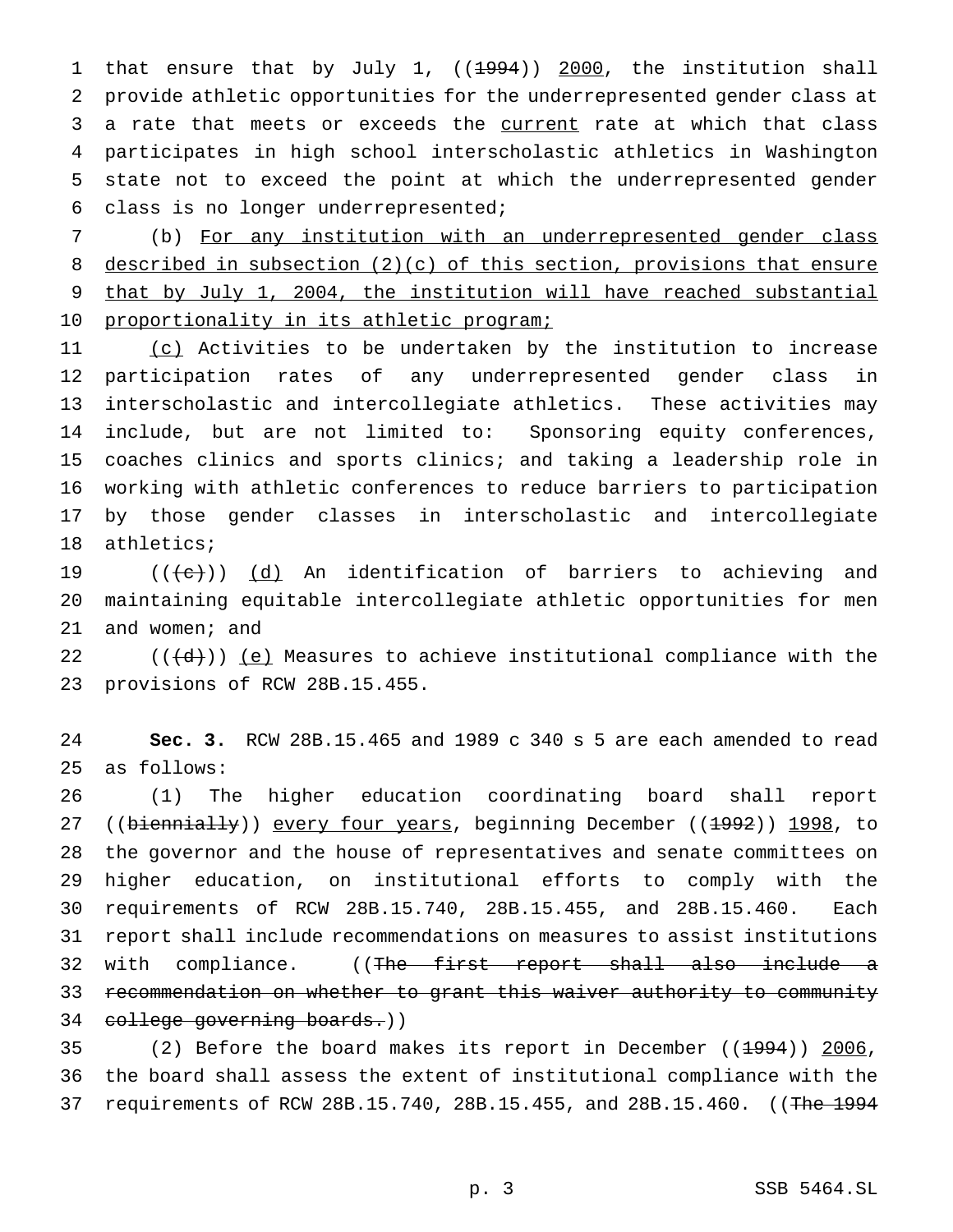report shall include a recommendation on whether to continue this 2 waiver authority.))

 (3) The report in this section may be combined with the report required in RCW 28B.110.040(3).

 **Sec. 4.** RCW 28B.15.470 and 1989 c 340 s 6 are each amended to read as follows:

 (1) As used in and for the limited purposes of RCW 28B.15.450 through 28B.15.465 and 28B.15.740, "underrepresented gender class" means female students or male students, where the ratio of 10 participation of female or male students who are seventeen to twenty-11 four year old undergraduates enrolled full-time on the main campus, 12 respectively, in intercollegiate athletics  $((i\cdot s))$  has historically been less than approximately the ratio of female to male students or male to female students, respectively, enrolled as undergraduates at an institution.

16 (2) As used in and for the limited purpose of ((subsection 4(b) of 17 this act)) RCW 28B.15.460(3)(a), an "underrepresented gender class" in interscholastic athletics means female students or male students, where the ratio of participation of female or male students, respectively, in 20 K-12 interscholastic athletics  $((\frac{1}{18}))$  has historically been less than approximately the ratio of female to male students or male to female students, respectively, enrolled in K-12 public schools in Washington. (3) As used in and for the limited purposes of RCW 28B.15.460, 24 "equitable" means that the ratio of female and male students participating in intercollegiate athletics is substantially proportionate to the percentages of female and male students who are seventeen to twenty-four year old undergraduates enrolled full time on 28 the main campus.

 **Sec. 5.** RCW 28B.110.040 and 1989 c 341 s 4 are each amended to read as follows:

 The executive director of the higher education coordinating board, in consultation with the council of presidents and the state board for 33 community ((college education)) and technical colleges, shall monitor the compliance by institutions of higher education with this chapter. (1) The board shall establish a timetable and guidelines for compliance with this chapter.